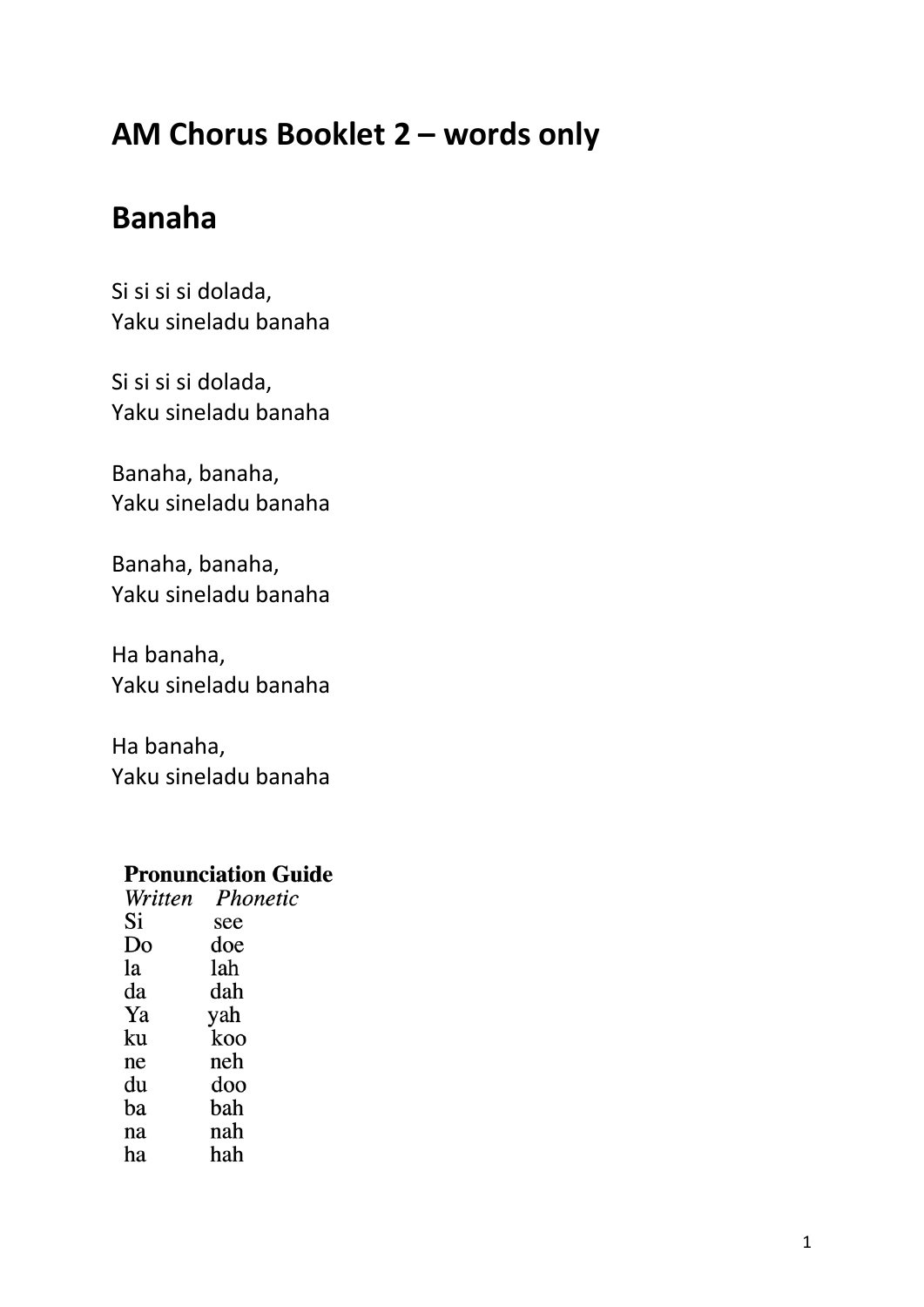#### **What a Wonderful World**

I see trees of green, Red roses too; I see them bloom, For me and you, And I think to myself, "What a wonderful world."

I see skies of blue, And clouds of white, The bright blessed day, The dark sacred night, And I think to myself, "What a wonderful world."

The colours of the rainbow, So pretty in the sky, Are also on the faces, Of people goin' by, I see friends sha-kin' hands, sayin', "How do you do!" They're really sayin', "I love you."

I hear babies cry, I watch them grow; They'll learn much more than I'll ever know, And I think to myself, "What a wonderful world." Yes, I think to myself, "What a wonderful world."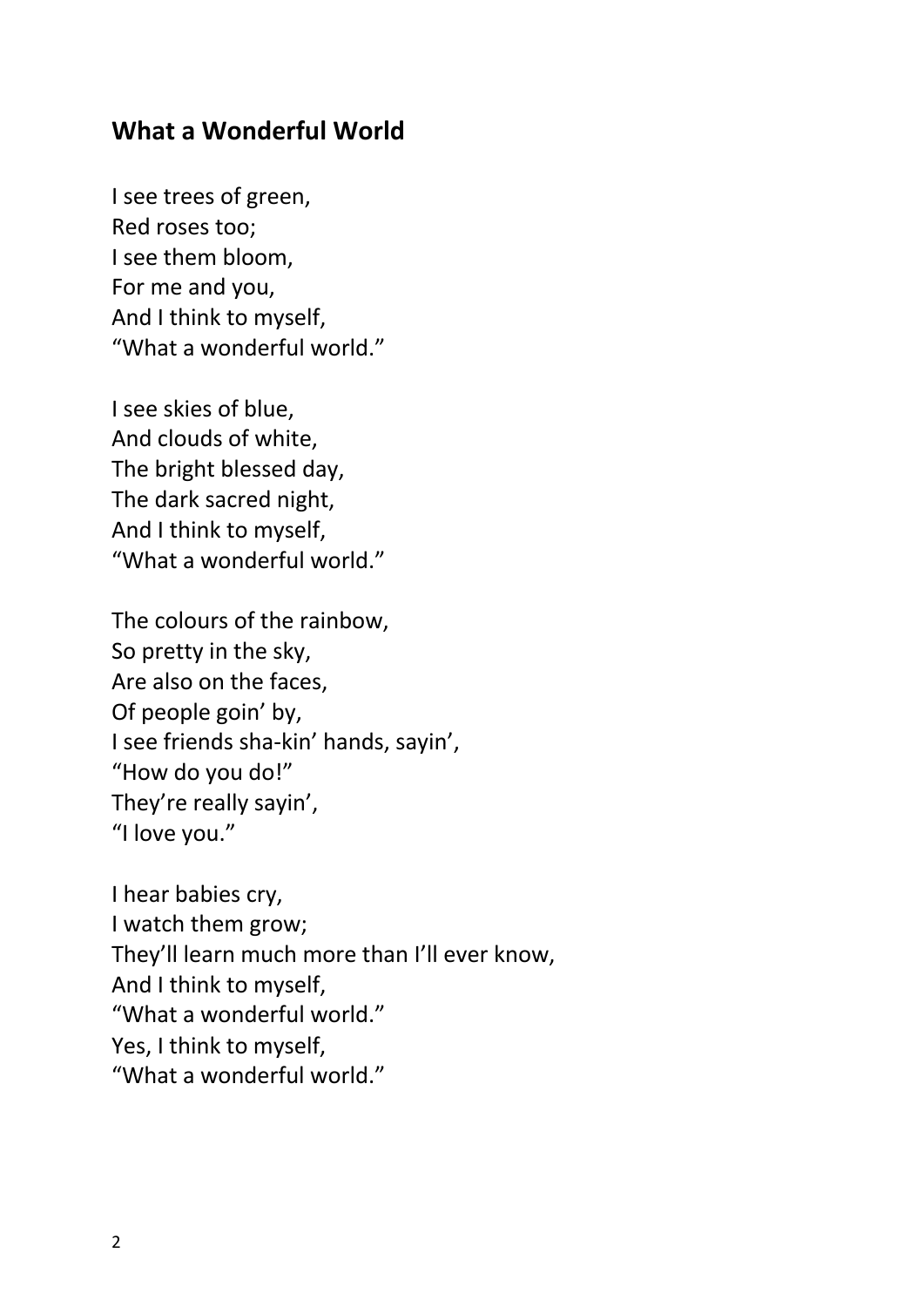### **Summer Holiday**

We're all going on a summer holiday, No more working for a week or two, Fun and laughter on our summer holiday, no more worries for me or you, For a week or two.

We're going where the sun shines brightly. We're going where the sea is blue. We've seen it in the movies, Now let's see if its true.

Evrybody has a summer holiday, Doin things they always wanted to, So we're going on a summer holiday, To make our dreams come true, For me and you. For me and you. For me and you. For me and you.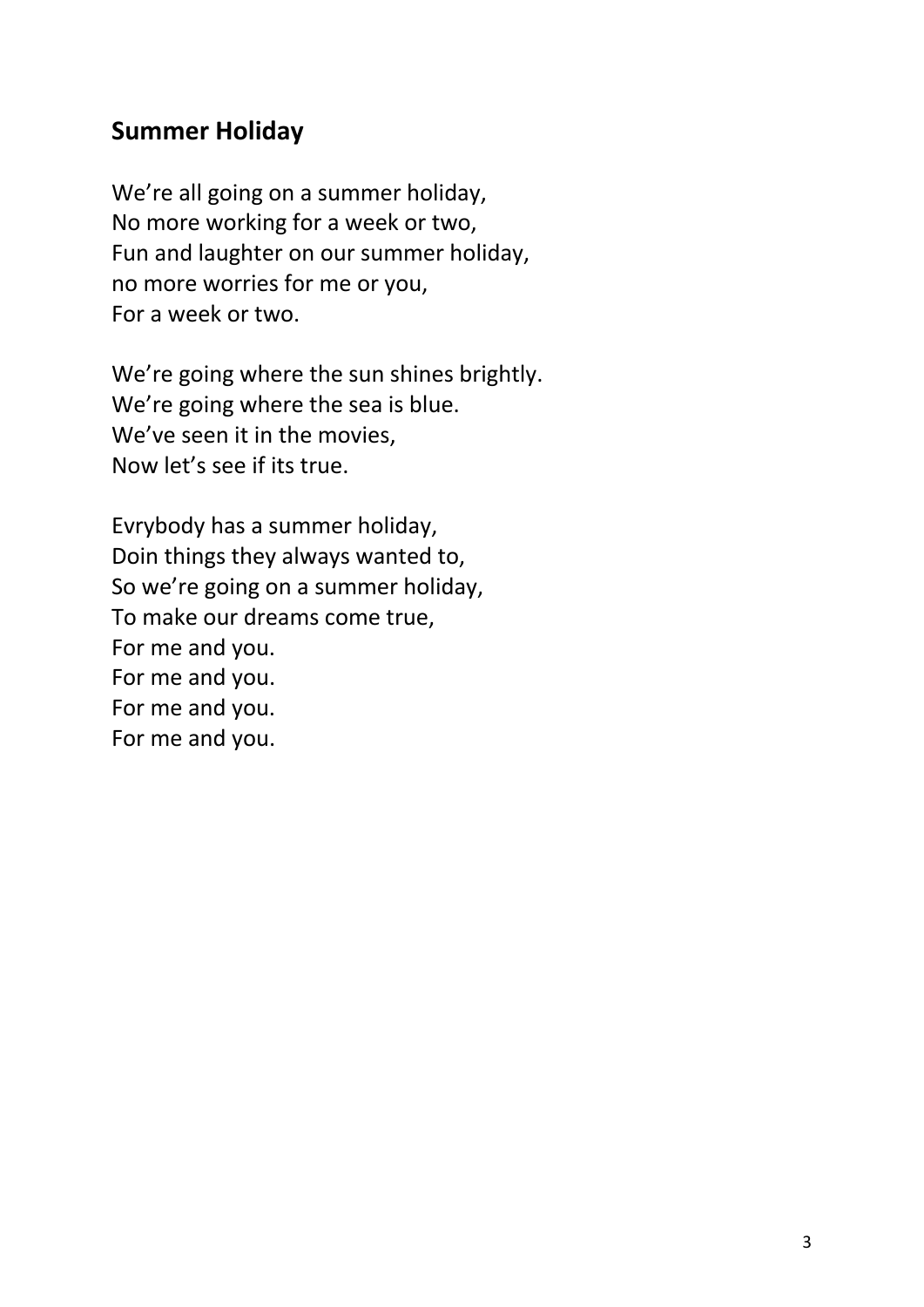#### **The Northern Lights of Old Aberdeen**

When I was a lad a tiny wee lad my mother said to me: "Come see the Northern lights my boy, they're bright as they can be." She called them the heavenly dancers merry dancers in the sky, I'll never forget that wonderful sight they made the heavens bright.

The Northern Lights of Old Aberdeen mean home sweet home to me. The Northern Lights of Aberdeen are what I long to see. I've been a wand'rer all of my life and many a sight I've seen, God speed the day when I'm on my way to my home in Aberdeen.

I've wandered in many far off lands, and travelled many a mile. I've missed the folk I cherished most, the joy of a friendly smile. It warms up the heart of the wand'rer, the clasp of a welcoming hand. To greet me when I return, home to my native land.

The Northern Lights of Old Aberdeen mean home sweet home to me. The Northern Lights of Aberdeen are what I long to see. I've been a wand'rer all of my life and many a sight I've seen, God speed the day when I'm on my way to my home in Aberdeen.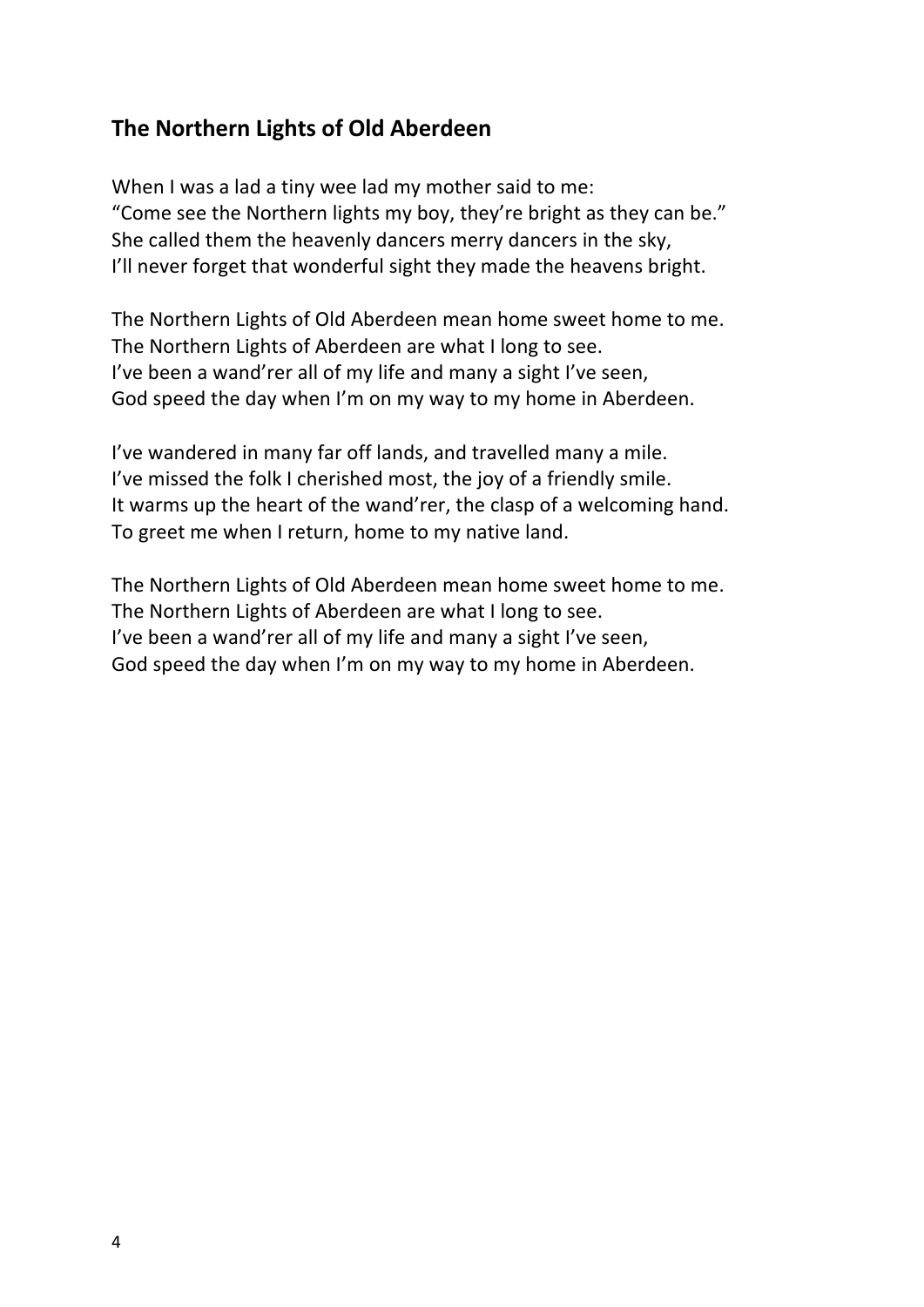#### **Can't Help Falling in Love**

Wise men say only fools rush in, But I can't help falling in love with you. Shall I stay? Would it be a sin If I can't help falling in love with you?

Like a river flows Surely to the sea, Darling, so it goes. Some things are meant to be.

Take my hand, Take my whole life too. For I can't help falling in love with you. For I can't help falling in love with you.

#### **Come Sing**

Come, sing, joyfully now, sing this song for all to hear, sing joyful song.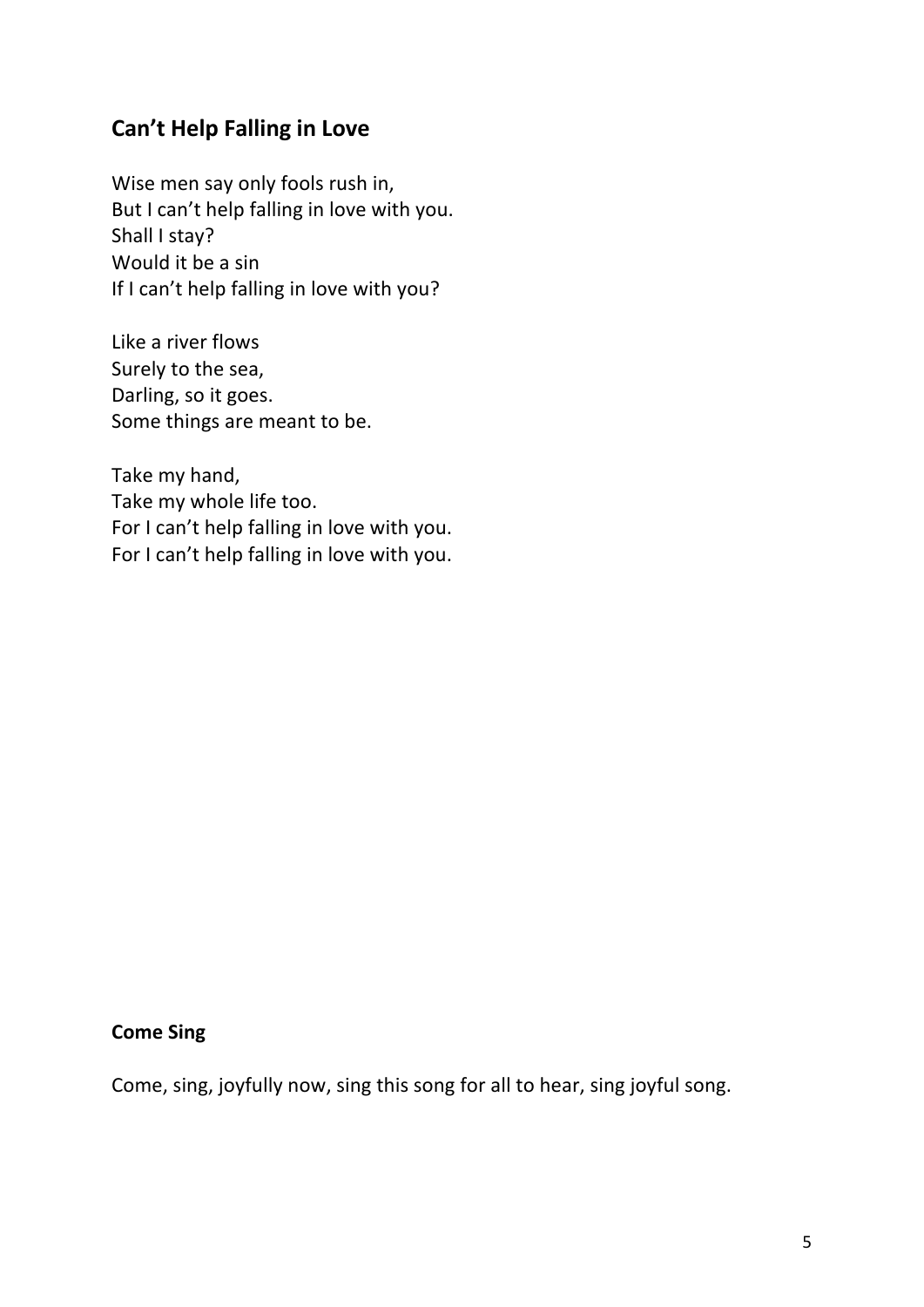#### **Do Re Mi**

Let's start at the very beginning, a very good place to start, when you read you begin with A, B, C! When you sing you begin with (all) Do-Re-Mi (lower voices) Do-Re-Mi (higher voices) Do-Re-Mi (all) The first three notes just happen to be (higher voices) Do-Re-Mi (lower voices) Do-Re-Mi (all) Do-Re-Mi-Fa-So-La-Ti

Doe, a deer, a female deer. Ray, a drop of golden sun. Me, a name I call myself. Far, a long, long way to run. Sew, a needle pulling thread. La, a note to follow sew. Tea, a drink with jam and bread that will bring us back to Doh! Oh! Oh! Oh!

Doe, a deer, a female deer. Ray, a drop of golden sun. Me, a name I call myself. Far, a long, long way to run. Sew, a needle pulling thread. La, a note to follow sew. Tea, a drink with jam and bread that will bring us back to Doh! Do-Re-Mi-Fa-So-La-Ti-Do, So, Do!